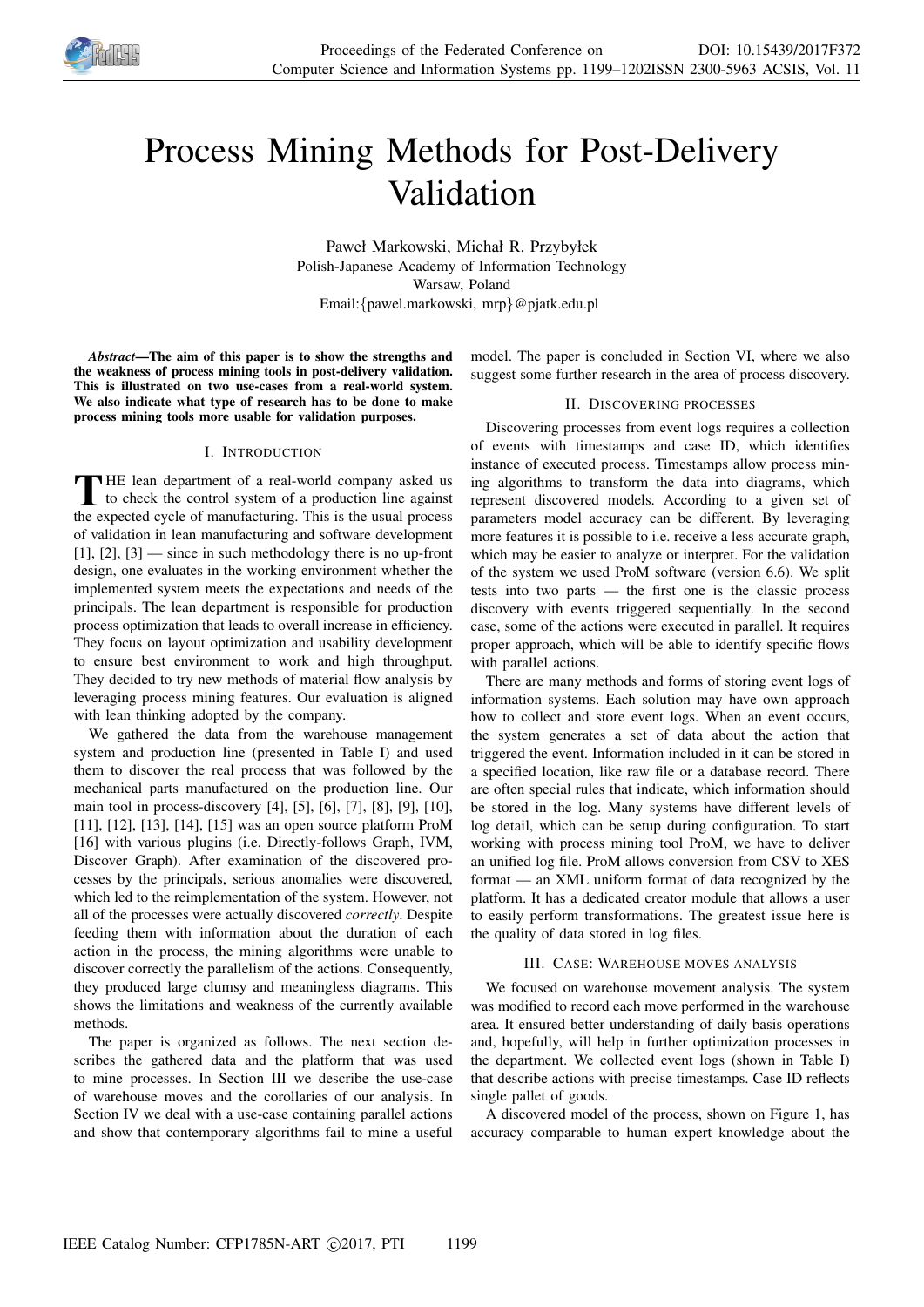Table I AN EVENT LOG GATHERED FROM THE WMS.

| $\overline{\text{Case ID}}$ | Actor | <b>Time Stamp</b>   | Event      |
|-----------------------------|-------|---------------------|------------|
| 218,833                     | 328   | 2017-04-11 07:35:06 | put_in     |
| 218,833                     | 233   | 2017-04-23 22:57:13 | qty_change |
| 218,833                     | 233   | 2017-04-23 22:57:13 | put_out    |
| 219,897                     | 328   | 2017-04-18 10:38:33 | produced   |
| 219,897                     | 328   | 2017-04-18 10:42:33 | putting in |
| 219,897                     | 328   | 2017-04-18 10:42:46 | put_in     |
| 219,897                     | 234   | 2017-04-27 00:05:50 | qty_change |
| 219,897                     | 234   | 2017-04-27 00:05:50 | put_out    |
| 217,128                     | 230   | 2017-04-03 07:00:21 | produced   |
| 217,128                     | 328   | 2017-04-03 08:16:38 | putting_in |
| 217,128                     | 328   | 2017-04-03 08:16:48 | put_in     |
| 217,128                     | 328   | 2017-04-03 11:11:04 | qty_change |
| 217,128                     | 328   | 2017-04-03 11:11:04 | put_out    |
| 220,006                     | 229   | 2017-04-18 20:00:56 | qstatus_1  |
| 220,006                     | 229   | 2017-04-18 20:00:57 | unload     |
| 220,006                     | 161   | 2017-04-20 02:30:12 | qstatus 2  |
| 220,006                     | 420   | 2017-04-20 21:41:59 | putting_in |
| 220,006                     | 420   | 2017-04-20 21:47:24 | put_in     |
| 220,006                     | 328   | 2017-04-22 11:28:01 | qty_change |
| 220,006                     | 328   | 2017-04-22 11:28:01 | put out    |
| 219,7                       | 229   | 2017-04-14 06:59:45 | qstatus_1  |
| 219,7                       | 229   | 2017-04-14 06:59:47 | unload     |
| 219,7                       | 161   | 2017-04-24 13:46:48 | qstatus_6  |
| 219,7                       | 161   | 2017-04-25 15:27:50 | qstatus_2  |
| 219,7                       | 321   | 2017-04-26 12:03:54 | qty_change |
| 219,7                       | 321   | 2017-04-26 12:03:54 | put_out    |
| 220,898                     | 251   | 2017-04-22 08:01:28 | qstatus 1  |
| 220,898                     | 251   | 2017-04-22 08:01:28 | unload     |
| 220,898                     | 91    | 2017-04-22 09:12:53 | qstatus_2  |
| 220,898                     | 251   | 2017-04-22 13:14:43 | putting in |
| 220,898                     | 251   | 2017-04-22 13:14:48 | put_in     |
| 220,898                     | 321   | 2017-04-23 06:50:56 | qty_change |
| 220,898                     | 321   | 2017-04-23 06:50:56 | put_out    |
| 217,187                     | 321   | 2017-04-03 09:48:42 | qstatus_1  |
| 217,187                     | 321   | 2017-04-03 09:48:42 | unload     |
| 217,187                     | 214   | 2017-04-04 12:48:15 | qstatus_2  |
| 217,187                     | 328   | 2017-04-04 12:49:52 | qty_change |
| 217,187                     | 321   | 2017-04-04 13:07:56 | qty change |
| 217,187                     | 321   | 2017-04-05 09:23:09 | putting_in |
| 217,187                     | 321   | 2017-04-05 09:25:54 | put_in     |
| 217,187                     | 321   | 2017-04-06 04:16:26 | qty_change |
|                             |       |                     |            |

real model of the process. The discovered model distinguishes two areas, which have different starting points.

The first one is a warehouse responsible for storing inbound components. Most of part numbers have additional quality control, which is performed by internal laboratories. Quality inspectors control incoming wares and change status after measurements. Prototypes and parts conforming to the standards and specifications are stored in warehouse racks and shelves. Production department order trigger move in warehouse that leads to release of a proper number of parts.

The area that is responsible for the shipments (outbounds) is described on Figure 1. It starts from "produced" action. Produced goods are stored in outbound warehouse. Goods can be put into specified rack or can be directly moved to carriers' truck. When the truck arrives, warehouse employees use terminal that gives them information about, which pallet have to be loaded into the track. The system enforces compliance with FIFO methodology.

Streamlining just in time production is one of the most



Figure 1. Process discovered by ProM Casual Activity Graph from event log presented in Table I.

valuable optimization for the company. Improvement will be apparently visible in key process indicators. Parts are stored in warehouse in a racks after production what is presented on Figure 2. Storing wares on shelves leads to freeze assets that could be used to gain competitive advantage. Figure 3 mined by Inductive Visual Miner presents goods flow in a warehouse. It gives a possibility to monitor moves on the animation with a time-line and filters. Presented activities can be tracked and verified. The company has to focus on production plans and on reorganization of the transports, which leads to downsizing time that stored staff spends on shelves. Modern process mining algorithms, implemented in ProM software, can perfectly reflect process model [17], [18], [19], where actions are not performed in parallel.

### IV. CASE: PRODUCTION TRACEABILITY LOGS WITH PARALLEL EVENTS

Most of the production lines have specialized, dedicated software solution, which is responsible for collecting production events log. This kind of solution is required for most demanding and restrictive areas like pharmacy or automotive. This functionality gives an opportunity to recall from the market specified batch of defective items. Without traceability and its archive module company won't be able to specify, which item batches have to be removed from the market.

The production line has dedicated traceability database: Microsoft $(\overline{R})$  SQL Server $(\overline{R})$  2008 R2 SP2 – Express Edition. In this paper we analyze a part of the line from the perspective of human  $\leftrightarrow$  machine interaction, which is realized by parallel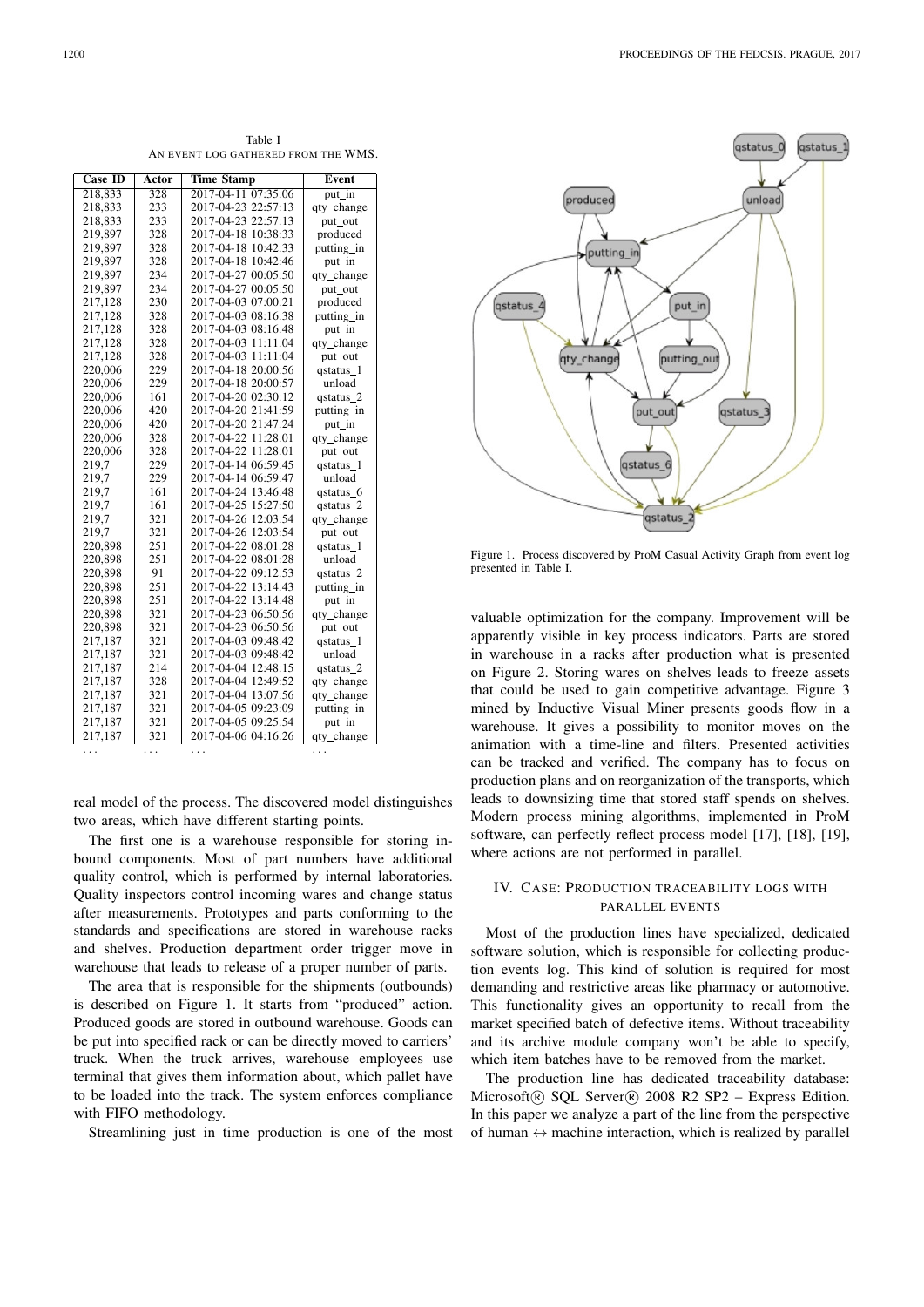

Figure 2. Process discovered by ProM Directly Follows Graph from event log presented in Table I.

quality inspection tasks. Operator activity records are stored only when a person rejects a given part during a specified operation.

An operator is a person responsible for supervising process performed on the station. Visual inspection of the components that are loaded to a machine and final product check are crucial and can minimize scrap costs. When operation is done, operator checks an item to minimize risk of defectiveness / incomplete produced item. If an item has been rejected earlier, the organization covers a lower cost of the scrap. The cost includes i.e. production time, components used during production process, energy, machine utilization, spare parts and so on. During quality validation operators can mark part as rejected (not valid) with an error code, which describes rejection reason.

Operations performed on a machine are recorded in a separated database table. This database contains identifiers of produced parts or its batches. Additionally, there are attached operation parameters and sensors values, which describe the results of each operation.

From the process mining perspective, there are interesting parallel activities between a machine and an operator involved in the production step.

Logs from each operation are stored in independent tables. To ensure proper model recognition consistent file log is required. Source log file has to be combined from extracted data tables. One of the tables contains information about visual inspection performed by human.

HMI panel is installed on the machine 605. This device allows operator to mark an item as rejected. It occurs when the item does not meet quality restrictions during visual inspection. During production process events together with their parameters are stored in the database archive. Operations OP605 and OP605HMI are parallel activities whose time of execution is the same.

In this case, timestamps with information when each singe item was completed on the stations are the same. Unfortunately the discovered process was flattened and its actions were shown as if they had been performed sequentially. Figure 4 represents graph, where operations OP605 and OP605 HMI are executed one after another. This flow is not align to the existing process implemented in the production process.

## V. PARALLEL ACTIVITIES

For the validation, a subset of production line was checked by the algorithms implemented in ProM tool. The production line logs stored in the database have a various number of columns. These columns contain information about serial numbers, specified models, item status/error codes, cycle times and lot of parameters measured during a specific operation. We calculated the starting time of actions using the ending time of operations and the cycle time. Information about intervals was loaded to ProM XES file. The Start Time and Completion Time have been entered in PROM CSV to XES converter. The result of this operation was similar, because discovered process diagram had the same sequence. A single action was split into two separated actions (i.e. OP605 Start and OP605 Completed).

Results of the generated model (Figure 5) compared to the layout elaborated by a team of engineers do not reflect parallel operations performed at the set of machines.

#### VI. CONCLUSIONS AND FURTHER WORK

This paper describes some aspects of a validation of the process of manufacturing mechanical parts on the production line, which is aligned with lean thinking adopted by a realworld company. We successfully applied available process mining algorithms to validate the production line and provided valuable suggestions to the lean department. On the other hand, the algorithms were of no use when it came to the discovery of highly parallel processes. Moreover, feeding the algorithms with additional knowledge about the duration of each action in the process did not help. This suggests that to make process mining tools more beneficial for the validation purposes, further research should focused on parallel process discovery (with and without additional information about duration of the actions).